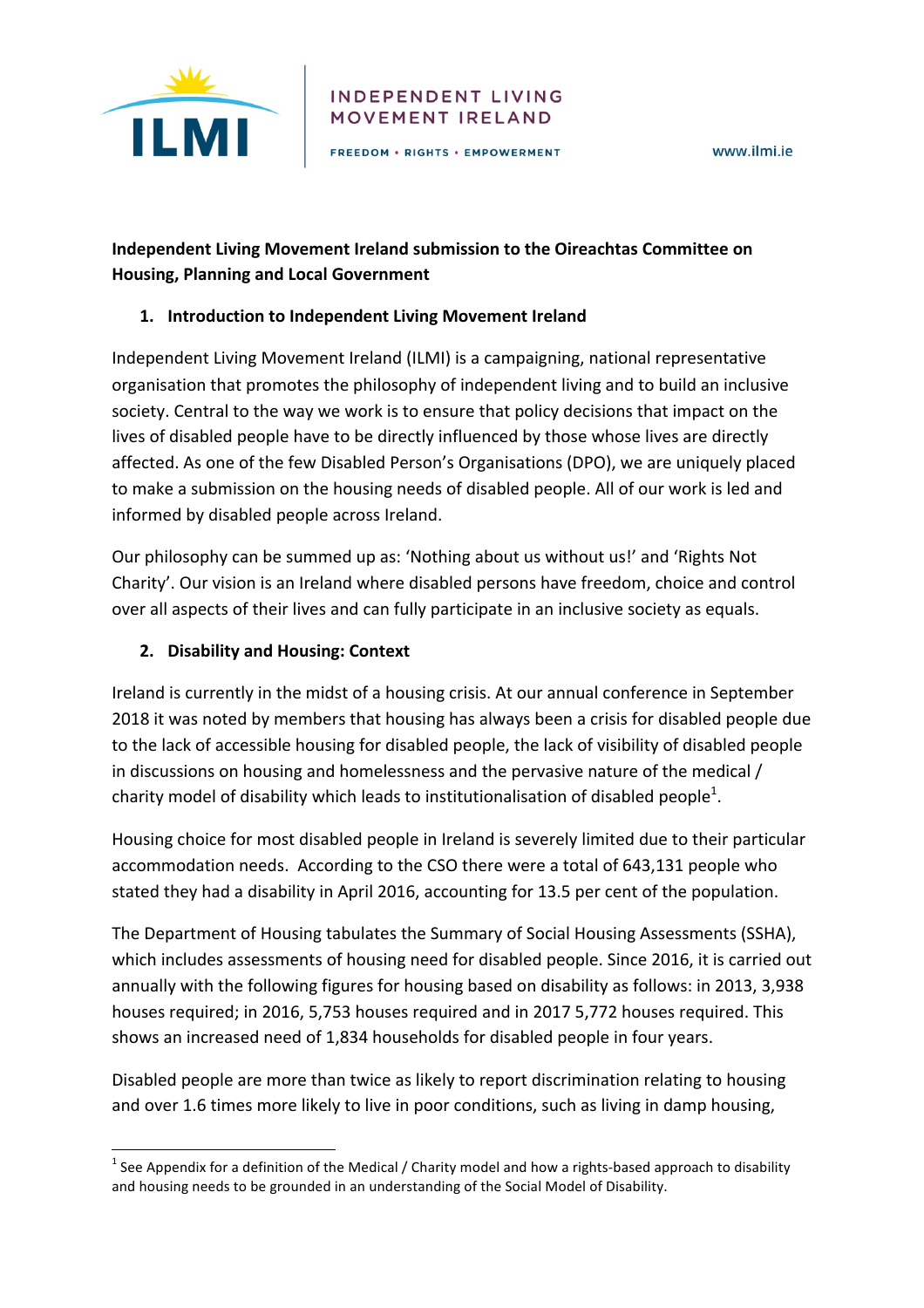lacking central heating or living in an area with neighbourhood problems. Disabled People are also particularly over-represented in the homeless population: more than one in four homeless people are disabled<sup>2</sup>

There are concerns about the disabled people who are the "hidden homeless" where disabled people who live in other people's homes and who are not on any housing list or where there is no expectation that they should live independent lives. There are also thousands of disabled people in residential and congregated settings who are denied a right to their own home, and lack of delivery of policy in terms of housing means that their needs are not being met.

# **3.** Disability and Housing Policy in Ireland:

The National housing strategy was developed against a background of a number of policies including the Disability Act (2005)<sup>3</sup>, the Housing (Miscellaneous Provisions) Act (2009)<sup>4</sup>, "A Time to Move On from Congregated Settings" (HSE 2011)<sup>5</sup>, the latter policy document was one of the drivers for the Housing Strategy for disabled people.

According "A Time to Move On" over 4,000 Disabled people in Ireland live in the congregated settings (a residential setting where they live with ten or more people). The report revealed that people who live isolated lives away from their community and families experience institutional living conditions lacking basic privacy and dignity.

In addition to these, in 2018 Ireland ratified the UN Convention on the Rights to Persons with Disabilities (UNCRPD)<sup>6</sup>. Within this convention, Article 19 states and recognises the equal right of all persons with disabilities to live in the community, with choices equal to others. 

The National Housing Strategy for Persons with a Disability (NHSPWD) (2011) was the Government's strategy to specifically address the housing needs of disabled people over the period of 2011 to 2016. Building on the Programme for Partnership Government commitment to meet the housing needs of disabled people, the NHSPWD has been affirmed in Rebuilding Ireland<sup>7</sup> (2016) and extended to 2020 to continue to deliver on its aims.

https://www.ihrec.ie/discrimination-and-inequality-in-housing-in-ireland-set-out-in-new-research/).<br><sup>3</sup> http://www.irishstatutebook.ie/eli/2005/act/14/enacted/en/html

 $2$  "Discrimination and Inequality in Housing in Ireland" IHREC and ESRI report

<sup>4</sup> http://www.irishstatutebook.ie/eli/2009/act/22/enacted/en/html

<sup>5</sup> https://www.hse.ie/eng/services/list/4/disability/congregatedsettings/time-to-move-on-from-congregatedsettings-%E2%80%93-a-strategy-for-community-inclusion.pdf<br><sup>6</sup> https://www.un.org/development/desa/disabilities/convention-on-the-rights-of-persons-with-

disabilities/convention-on-the-rights-of-persons-with-disabilities-2.html<br><sup>7</sup> http://rebuildingireland.ie/Rebuilding%20Ireland\_Action%20Plan.pdf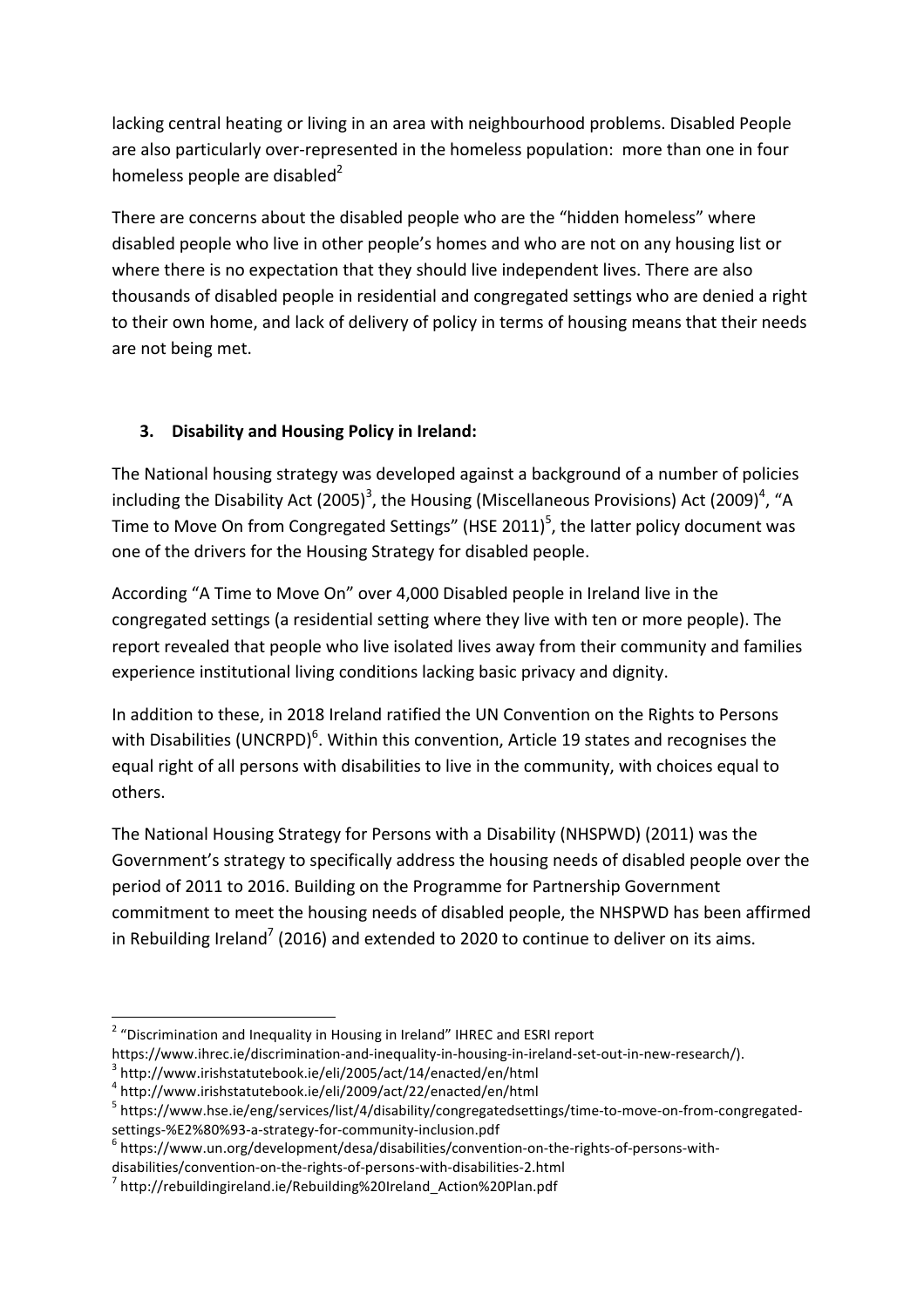The strategy outlined the broad proposals and strategic objectives involved in effectively addressing the housing and related support needs disabled people have.

It is widely known that housing choice for most disabled people can be severely limited due to their particular accommodation needs and one of the key objectives of the NHSPWD is to provide mainstream access to the full choice of housing options, as appropriate to disabled people. This would allow them to obtain a sustainable tenancy and to support them in living as independently as possible.

The vision and strategic aims of the NHSPWD are to achieve a coordinated and integrated approach to meeting the housing needs of disabled people at local level. From this, Housing and Disability Steering Groups (HDSGs) have been established in all local authority areas. These are chaired by the Directors of Housing with membership including the HSE and disability representatives; although there is lack of clarity whether these representatives are disabled people or people working in organisations that provide services to disabled people.

Each HDSG is required to have prepared a local Strategic Plan on housing disabled people for its own City/County area. According to the Fourth progress report (JAN – DEC 2017) it states "All 31 local authorities had completed their plans by 2017. Subject to final approval by each local authority, the local Plans will be published on local authority websites over the course of 2018". In providing an evidence base for this submission on the effectiveness of policy delivery for housing for disabled people, ILMI were unable to review all plans<sup>8</sup>.

### 4. Key Issues Identified by ILMI members for disabled people in relation to Housing

In order to build an inclusive society based on lived experience, ILMI created a working group for our members from across the country to discuss and develop a shared analysis of the housing issues facing disabled people and build a collective approach to address these issues. As a national grassroots Disabled Persons Organisation (DPO), our work is always informed by the lived experience of disabled people and ILMI is uniquely placed to solely represent the collective views of disabled people and not agencies or service providers.

- Housing choice for most disabled people in Ireland is severely limited due to their particular accommodation needs.
- Housing needs to be seen as a right and we need to support disabled people to have their voices heard in the broader discussions around housing and homelessness.
- Reliance on the Private Sector will not work and does not work for disabled people. For example, schemes such as the Housing Assistance Payment (HAP) and Rental Allowance Scheme (RAS) are not working for many disabled people.

 $8$  No plans received from Carlow County Council and Laois County Council despite ILMI's best efforts. Offaly County Council do not have a specific Housing Plan for Disabled People but include some commitments in their County Development Plan.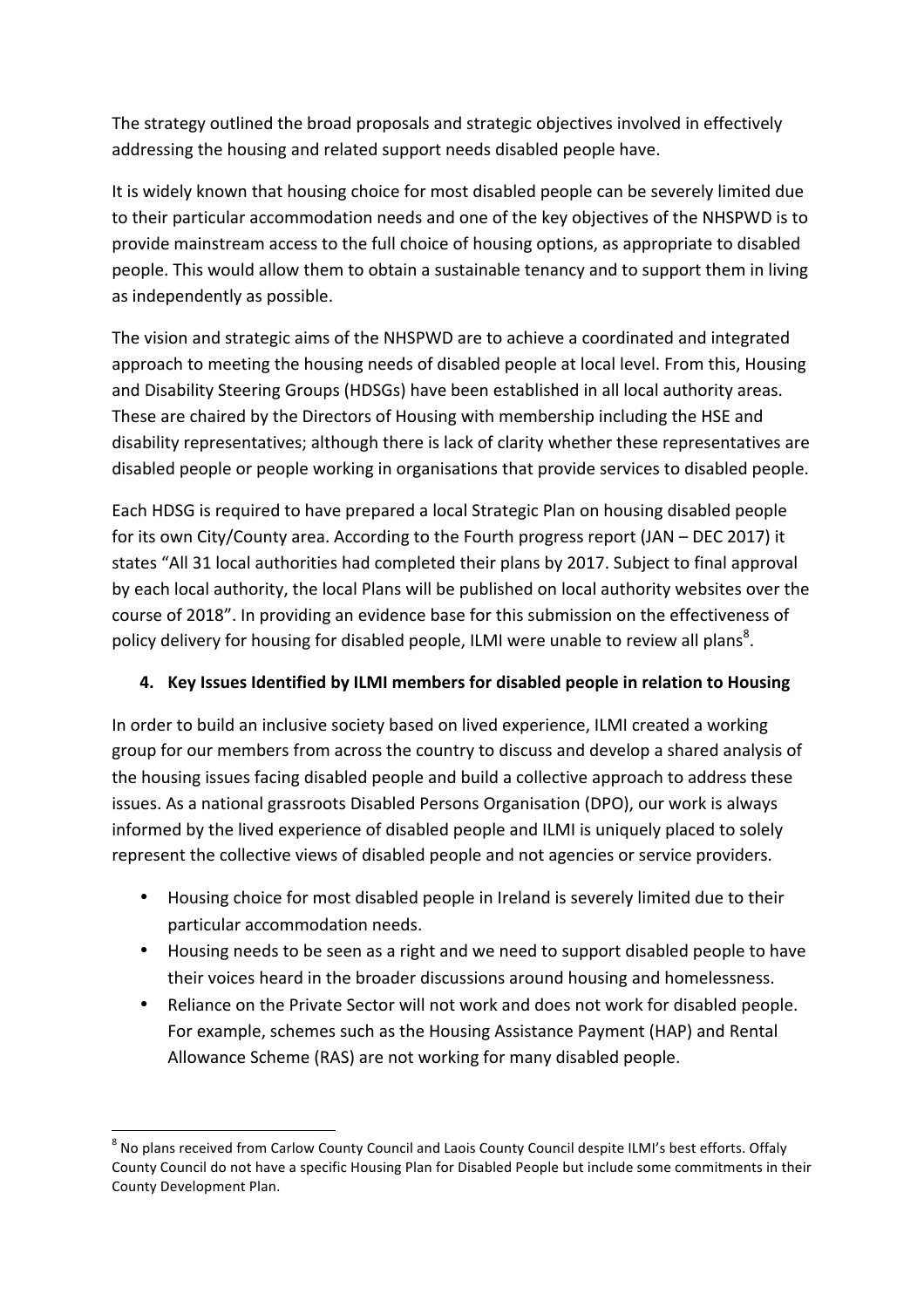- Very few homes on the private rented market are accessible and there is no incentive for landlords to modify properties. People accessing HAP will also be taken off social housing lists.
- The shortage of housing units impacts everyone in a housing crisis. Lack of accessible unit's means it disproportionately affects disabled people.
- Many disabled people who want to live independent lives are caught in a "catch-22" situation: in order to get a home from a Local authority, they need a commitment from the HSE that a Personal Assistance Service (PAS) package is in place. The HSE will not sign off on this "package" unless there is a home to move into. People's lives are caught in the middle of two bureaucratic systems that seem not to communicate.
- Housing should be about choice, inclusion and freedom of movement. Housing needs to be linked to accessible transport and real social inclusion, including access to a personal assistance service otherwise the jigsaw doesn't fit.
- Quite often houses are given that is "accessible" but the location is not. This can lead to situations where disabled people have a home, but without specific supports such as a PAS, an accessible built environment or accessible transport, people are being isolated in their own home.
- A Time to Move On is not working<sup>9</sup>. A Group home is a mini-institution. If the policy is to move disabled people from congregated settings, where are people meant to go?
- Many disabled people are "hidden homeless". They either live in someone else's home or are in an institution. These people are not on any Local Authority housing lists. Their housing needs are not even being considered. Disabled people living at home are not prioritised as they "have a roof over their heads".
- If you work and earn over a certain amount per annum you do not qualify for local authority housing. This means that disabled people who are employed are often relying on the private rented sector for housing, and very few existing or new builds are accessible for disabled people.
- Many Local Disability Housing Steering Groups (as mandated by the National Housing Strategy for People with Disabilities 2011 to 2016) do not have the active participation of disabled people. Service providers are often listed as "disability sector" representatives when they are clearly not representing disabled people. The analysis of most discussions around disabled people and housing is being driven by those with a charity / medical view of disability. This needs to stop! Disabled people

 $9$  A view shared by the Fundamental Rights Agency who point out that the aim of A Time to Move on was that by 2018 no disabled person would be in a congregated setting, yet "available figures show that 2,579 people remained in institutions at the end of 2016."

https://fra.europa.eu/sites/default/files/fra\_uploads/fra-2018-from-institutions-to-community-living-groundperspectives\_en.pdf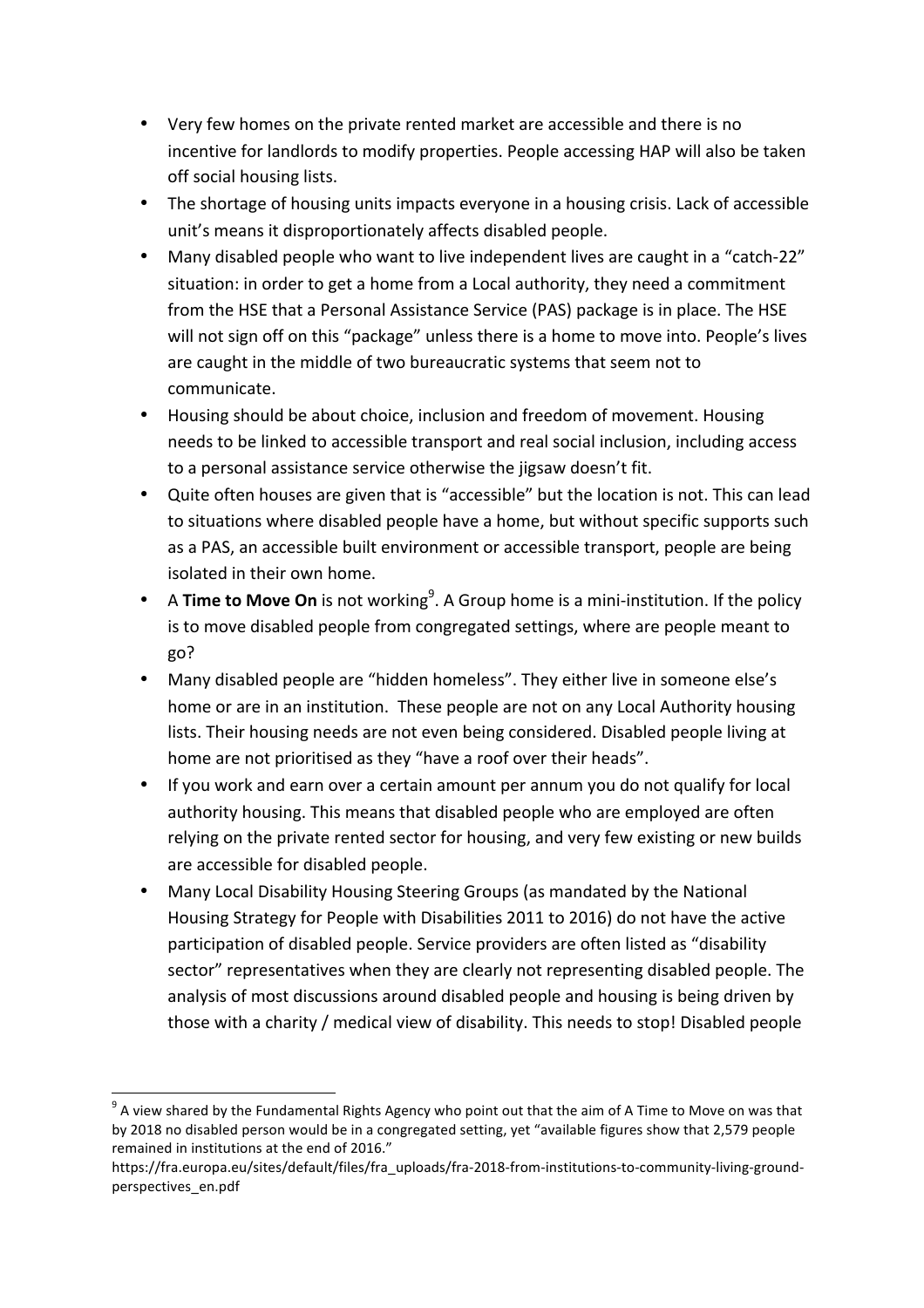need to be resourced to represent the collective views of disabled people on these committees as per Article 3.4 of the UNCRPD: "Nothing About Us Without Us"

### **5.** Local level analysis: How Local Authorities have developed their plans

The framework for the delivering of housing to meet the needs of disabled people is the National Housing Strategy for People with a Disability (2011-2016). Central to the strategy is the development of Housing and Disability Steering Groups in all Local Authority Areas<sup>10</sup>. If the national strategy is working for disabled people, the Local Plans should clearly map out the approach at a local and national level.

In developing our submission to the Oireachtas Committee, ILMI contacted all local authorities. ILMI secured all strategic plans of all local authorities, with the exception of Carlow County Council and Laois County Council.

Carlow have not responded to requests from ILMI for their plan and on that basis we have contacted the Housing Agency, who advise us that Carlow County Council have targets which ILMI as of yet have not received. Laois County Council currently do not have a plan however, as the person tasked with leading it is currently on sick leave. Offaly County Council do not have a strategic plan on housing for disabled people and only mention disability as part of their 50 page County Development Plan.

Of the plans received and analysed by ILMI, all broadly share the same aim ("To improve social housing options so that people can have suitable homes with the relevant supports they need to live in the community"). However, there is huge variation in the details contained in plans. Some plans have clear timelines, assessment of needs and targets for delivery. However, many are lacking in detail and are less than clear in how, what and when they will deliver in housing.

For example, Article 4.3 of the UNCRPD states that "In the development and implementation of legislation and policies to implement the present Convention, and in other decision-making processes concerning issues relating to persons with disabilities, States Parties shall closely consult with and actively involve persons with disabilities, including children with disabilities, through their representative organizations." Very few

 $^{10}$  As Recognised by the Minister for Housing Eoghan Murphy TD in responding to a Parliamentary Question, 28<sup>th</sup> May 2019 (emphasis added) https://www.oireachtas.ie/en/debates/question/2019-05-28/485/

<sup>&</sup>quot;One of the key initiatives involved has been the establishment of Housing and Disability Steering Groups **(HDSGs)** in all housing authority areas, to achieve a coordinated and integrated approach to meeting the housing needs of people with a disability at local level. These are chaired by Directors of Housing in each authority and include HSE and disability representative organisations.

Each HDSG has prepared a local Strategic Plan for its own City/County area, to develop specific local strategies to meet identified and emerging need over the next five years. These Plans, the majority of which are now available on the relevant local authority websites, along with the annual Summary of Social Housing Assessments (SSHA), will allow local authorities to plan more strategically for the housing needs of people with a disability and will support the delivery of accommodation using all appropriate housing supply mechanisms.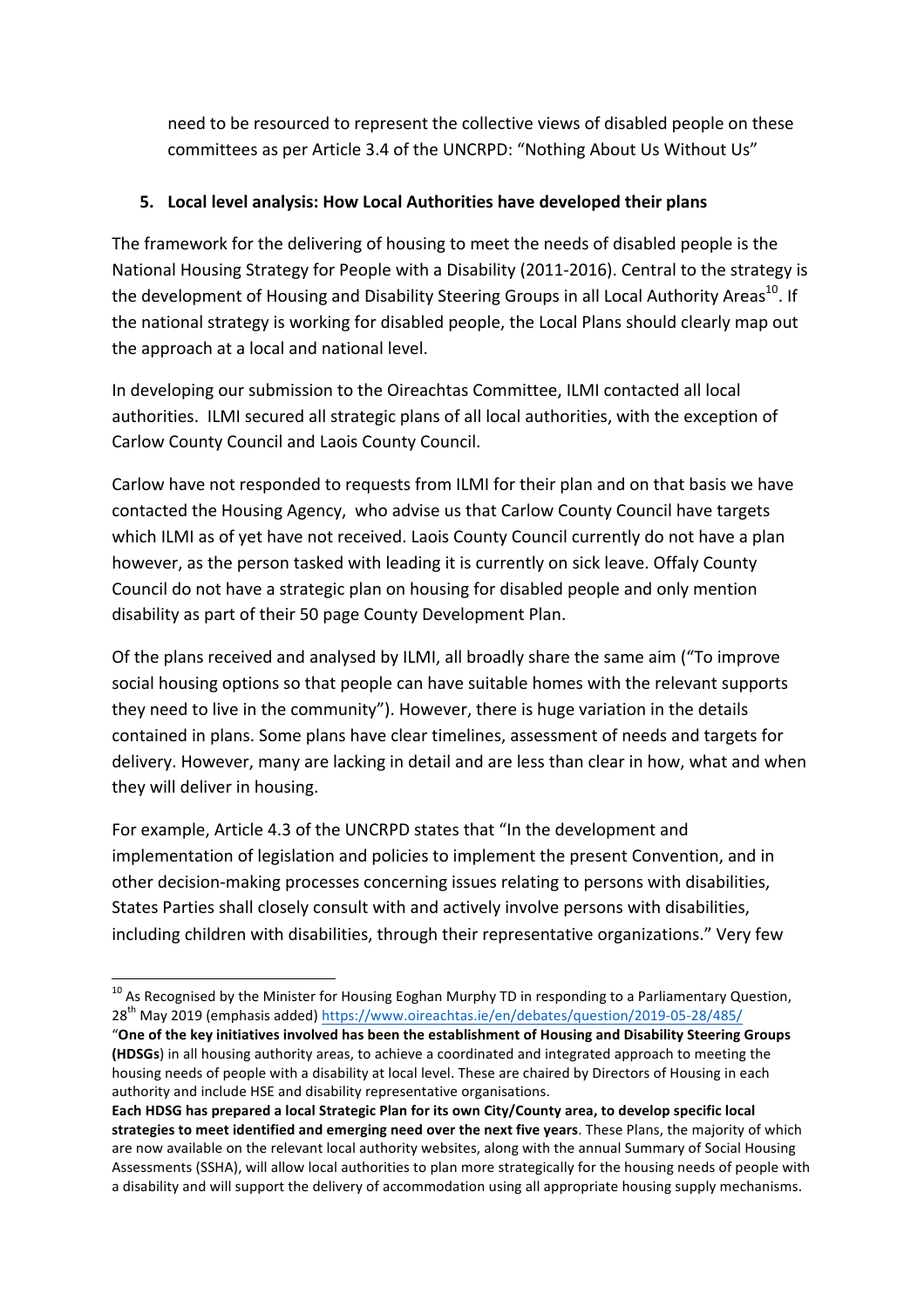plans give clear indication how disabled people were involved in developing or monitoring their plans.

Article 19 of the UNCRPD ("Living independently and being included in the community") recognises the right of disabled people to "to live in the community, with choices equal to others", yet very few plans make reference to housing as a right:

Many of the plans include targets, assessment of needs and other information including current demand, numbers on waiting lists and a commitment to reviewing their figures, but between local authorities there is a large variety in plans developed.

In consultation with our members ILMI felt that every plan should have certain criteria that in order that the plans be effective, that can be implemented, monitored and reviewed.

Therefore, ILMI has created a checklist for "Developing Effective Local Strategic Housing Disability Plans". The checklist outlines what should be in the local strategic plans on housing disabled people at local level. Every local authority should have a plan in place and ILMI will work with local authorities through their HDSGs to ensure the highest standards in developing their strategic plans.

The checklist will be a resource that members can use to give to their local representatives and frames housing in a human rights perspective. The ILMI standards for assessing the plans in the form of the checklist is as follows below. This template has been applied to every Local Authority plan and scored out of 13.

## **ILMI Checklist for Developing Effective Local Strategic Housing Disability Plans**

Do plans contain:

1. A rights bases approach to housing including a clear equality statement to house disabled people?

2. A clear indication of how disabled people bring lived experience to steering groups?

3. Indicate how disabled people were involved in the development of the plan (disability consultation/ steering groups)?

4. An accessibility statement- (that identifies the need of the person (assessment of need)?

- 5. Achievable annual targets?
- 6. A clear implementation period?
- 7. A budget for implementation of plan?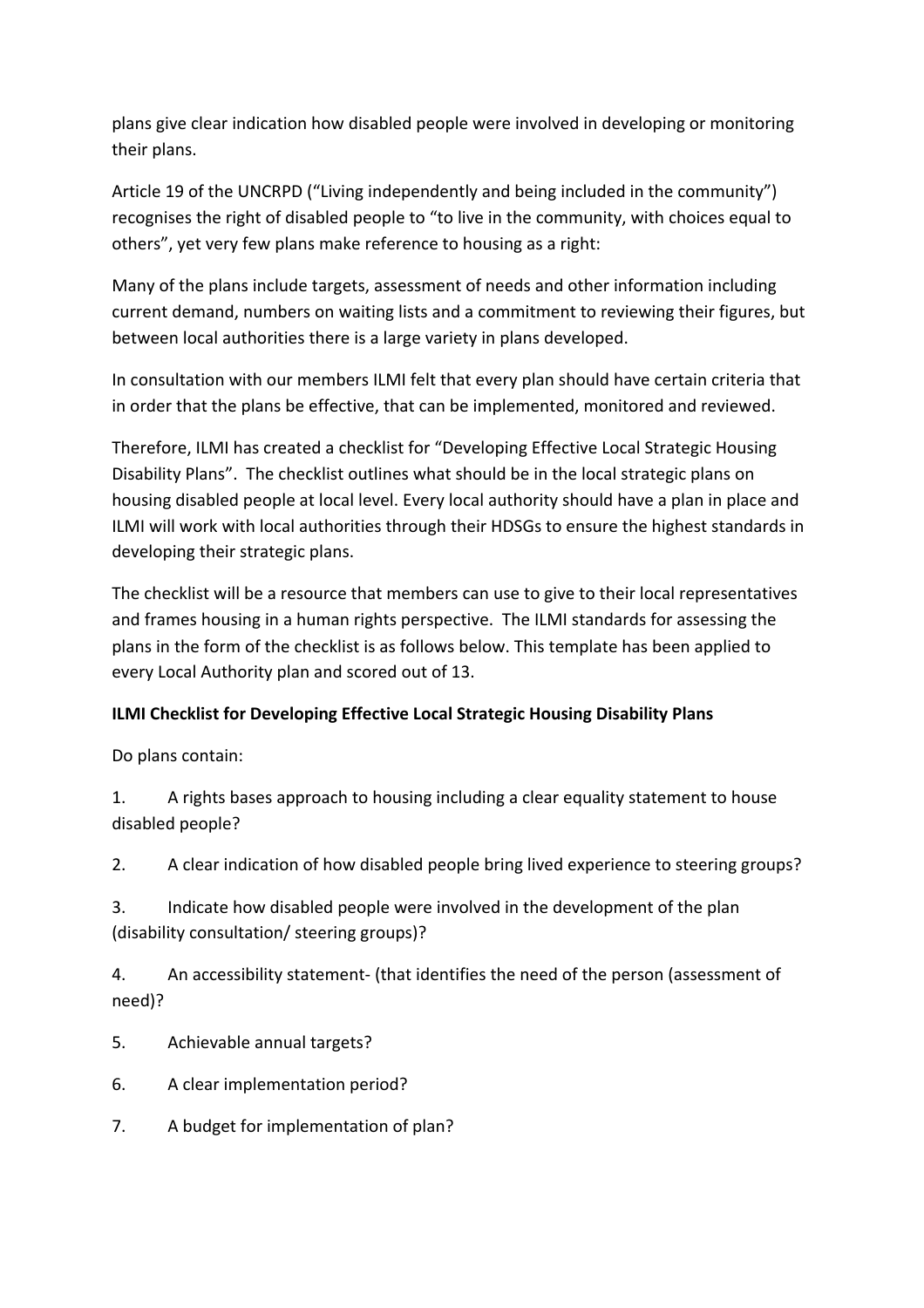8. A detailed analysis of the current situation of disabled people in the local authority area: such as current demand?

9. Number of disabled people on housing waiting list?

10. Number of disabled people accessing housing though AHBs?

- 11. Disabled people living in congregated settings?
- 12. Disabled people living in other people's homes?

13. A clear commitment to the involvement of disabled people in monitoring the effectiveness of the plan on an annual basis as per section 42 of the Irish human rights and equality commission act (2014)?

ILMI applied the checklist (see table below results). Of the 31 plans analysed, ILMI rated 2 as being very good (scoring between 8-13 on the checklist); 9 rated as being average (scoring between 5-7 on the checklist) and 20 rated as being poor (scoring 4 or less). This means that only 2% of plans are very good, while a worrying 65% of plans are poor.

| <b>Local Authority</b>         | Score on ILMI Checklist (out of 13) |
|--------------------------------|-------------------------------------|
| 1. Kilkenny County Council     | 9                                   |
| 2. Dublin City Council         | 8                                   |
| 3. Cavan County Council        | 7                                   |
| 4. Wexford County Council      | $\overline{7}$                      |
| 5. Monaghan County Council     | 6                                   |
| 6. Sligo County Council        | 6                                   |
| 7. South Dublin County Council | 5                                   |
| 8. Cork County Council         | 5                                   |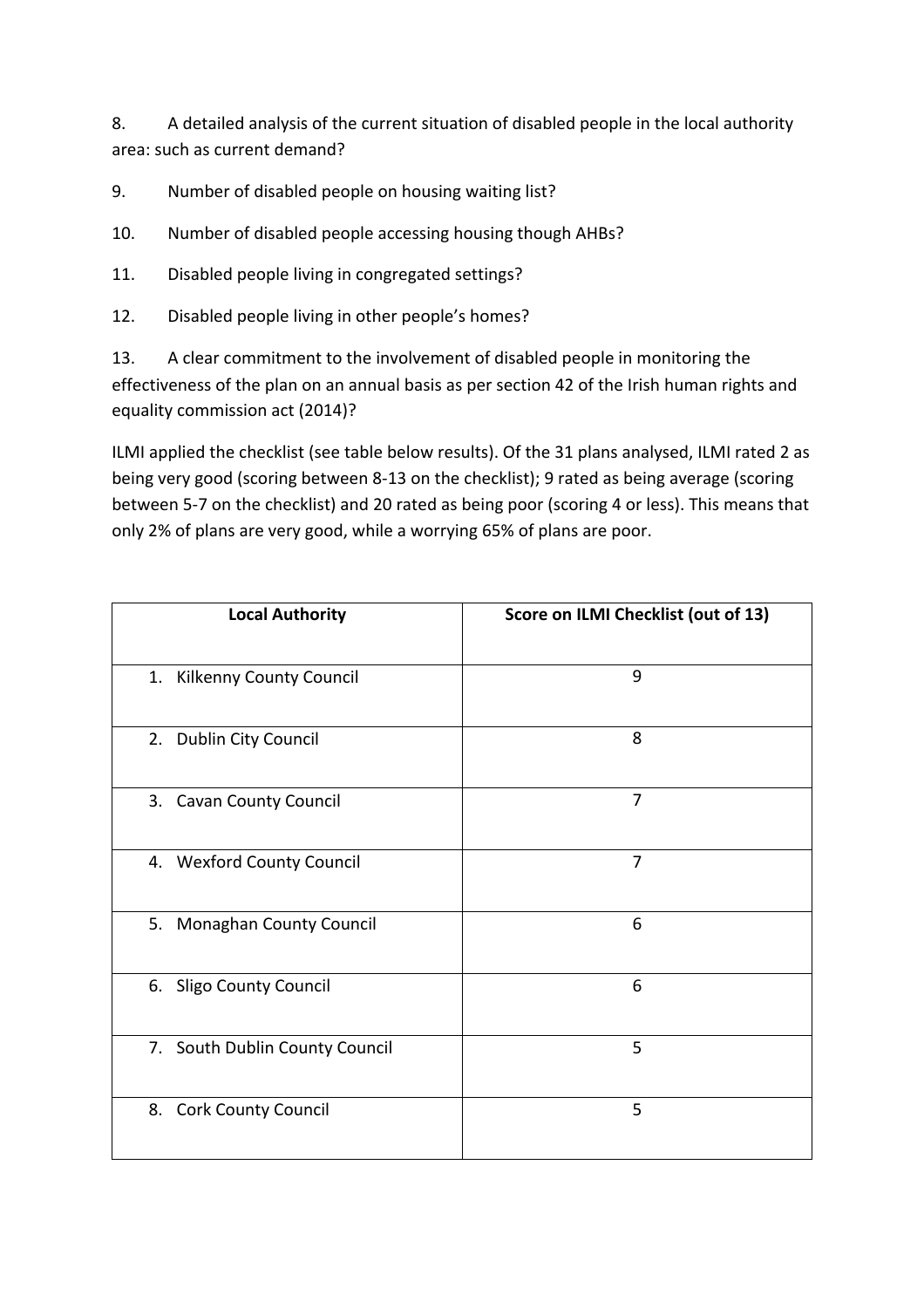| 9. Dún Laoighaire / Rathdown  | 5              |
|-------------------------------|----------------|
| 10. Louth County Council      | 5              |
| 11. Cork City Council         | 5              |
| 12. Kerry County Council      | 4              |
| 13. Kildare County Council    | $\overline{4}$ |
| 14. Westmeath County Council  | 4              |
| 15. Wicklow County Council    | 4              |
| 16. Leitrim County Council    | $\overline{4}$ |
| 17. Waterford City and County | $\overline{4}$ |
| 18. Galway City Council       | 3              |
| 19. Limerick City and County  | 3              |
| 20. Roscommon County Council  | 3              |
| 21. Galway County Council     | 3              |
| 22. Longford County Council   | 3              |
| 23. Mayo County Council       | 3              |
| 24. Meath County Council      | 3              |
| 25. Clare County Council      | $\overline{2}$ |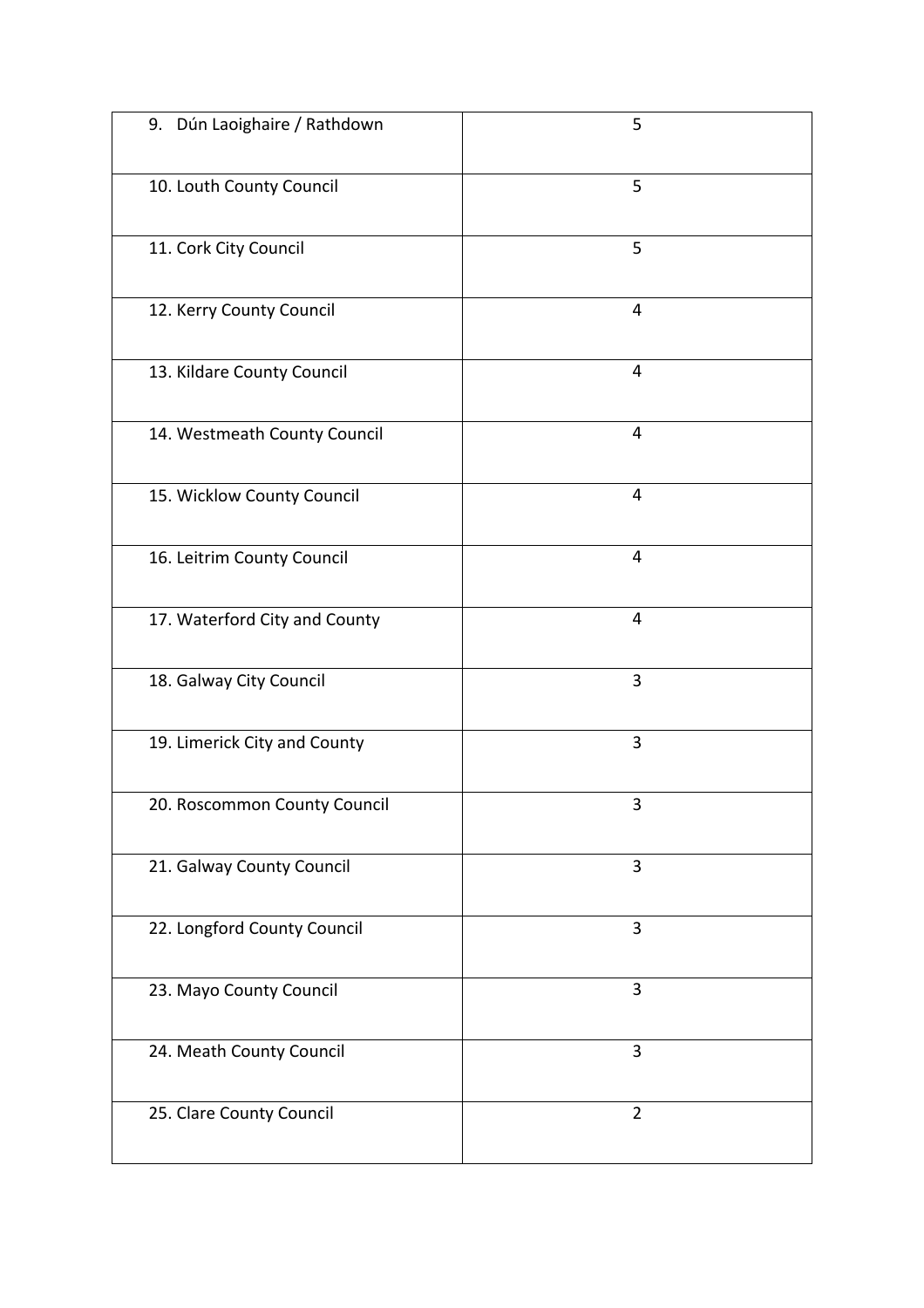| 26. Donegal County Council   | 2              |
|------------------------------|----------------|
| 27. Tipperary County Council | $\overline{2}$ |
| 28. Fingal County Council    | $\overline{2}$ |
| 29. Offaly County Council    | $\mathbf 0$    |
| 30. Laois County Council     | $\Omega$       |
| 31. Carlow County Council    | O              |

### **Conclusion and Recommendations**

Our analysis shows that the plans developed locally as part of the National Plan for Housing People with Disabilities 2011-2016 vary wildly. Some plans do not even have the basic components of a plan that could possibly deliver housing for disabled people (assessment of need, timeline, targets, budget required). This needs to be addressed as a matter of urgency. 

These plans only set out what each local authority will do. It is absolutely vital that these plans are costed and monitored, not only by the Housing Disability Steering Group, but that reports are brought back to locally elected representatives at Housing SPCs.

There needs to be a National Driver to monitor the implementation of these plans. The Department of Housing must collate this information and report back to the National Disability Inclusion Strategy Steering Group and the Joint Oireachtas Committee on Housing.

The lack of consistency in approach is worrying and suggest that the accident of geography could impact serious on disabled people having a chance to live independently. The Housing Agency should adopt the ILMI Checklist of the key components of an effective local plan for housing for disabled people.

Ireland ratified the UNCRPD in March 2018. The accepted motto of the Convention was "**Nothing About Us Without Us**". Disabled people have to be actively involved in the development and implementation of policies affecting their lives. Article 4.3 explicitly states the role of disabled people or their representative organisations. Service providers do not have the mandate to speak for disabled people. Consultation with disabled people should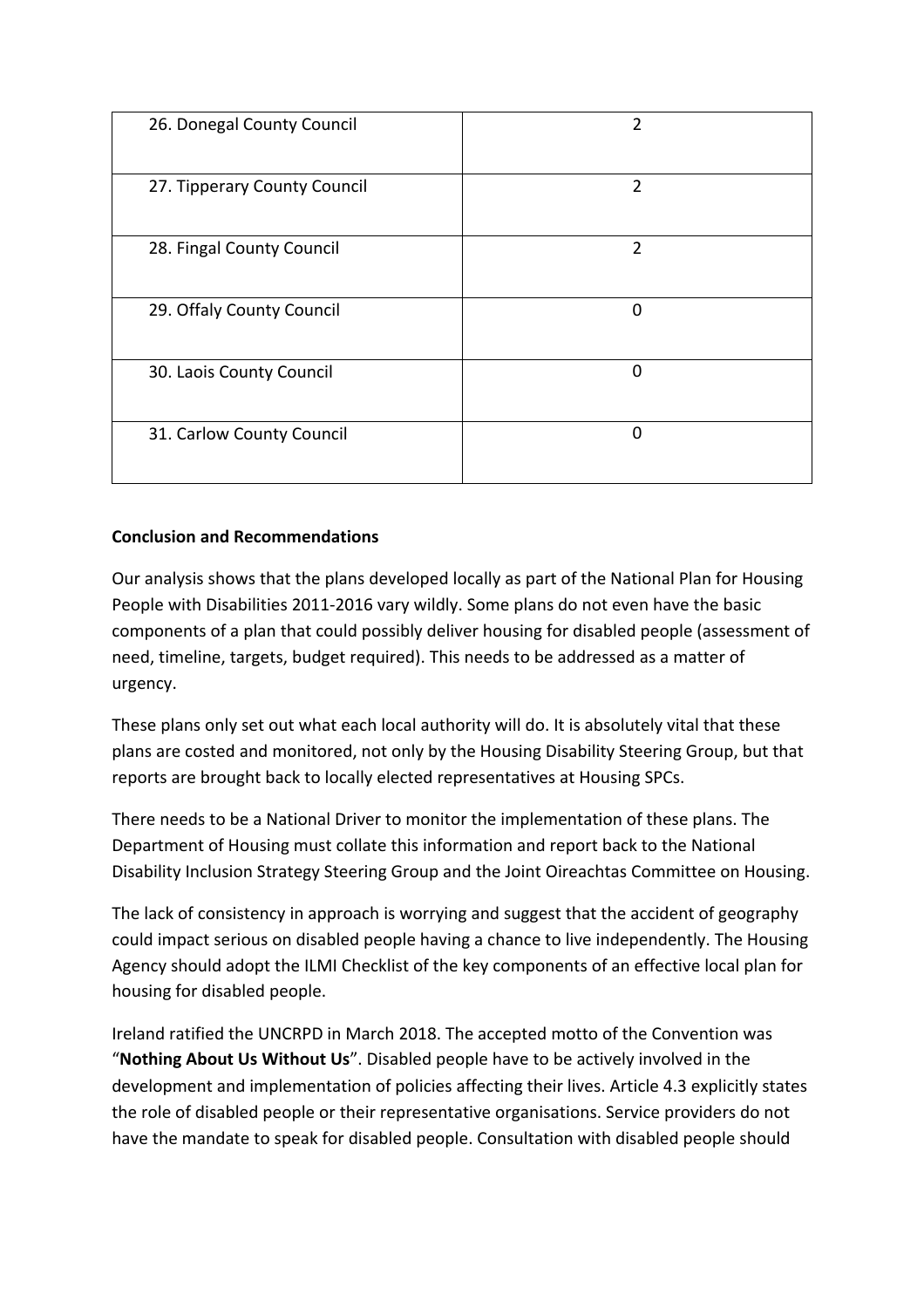be resourced and supported as per the HSE's Effective Participation in Decision-Making: Planning for Ordinary Lives in Ordinary Places (published September 2018)<sup>11</sup>.

Housing Disability Steering Groups should all receive disability equality training and develop a clear, collective understanding of the social model of disability as per the UNCRPD.

Housing is not just about building homes. We need to recognise and reinforce in all policy development and implementation locally and nationally how independent living requires on more than just building. For disabled people to live independent lives we need to consider how accessible the built environment is around homes, accessible transport which allows disabled to get to and from their homes, support services such as the Personal Assistance Service, accessible education and employment for disabled people. Accessible Housing is not a stand-alone issue, we need to think about building genuinely inclusive communities.

Homes needs to be "wheelchair liveable" not "wheelchair accessible". Part M of the building regulations needs to be reviewed by disabled people to see if minimum standards set out are actually working for disabled people. We need to see how Local Authorities monitor the implementation of Part M.

### **Appendix:**

### **What is Independent Living?**

Independent Living is the right of all persons regardless of age or impairment to live in the community; to have the same responsibilities and range of choices as everybody else in housing, transportation, education and employment; to participate in the social, economic and political life of their own communities; to have a family; to realise their own potential and have the freedom to live the lives they wish to in an inclusive society.

### **The Social Model of Disability**

The social model of disability says that disability is caused by the way society is organised, rather than by a person's impairment or difference. It is based on concepts of rights, dignity, autonomy and equality.

The social model of disability looks at ways of removing barriers that restrict life choices for disabled people. When barriers are removed, disabled people can be independent and equal in society, with choice and control over their own lives. Barriers are not just physical. Attitudes found in society, based on prejudice or stereotype (also called disablism), also disable people from having equal opportunities to be part of society. Disabled people developed the social model of disability because the traditional medical model did not

<sup>&</sup>lt;u> 1989 - Jan Samuel Barbara, margaret e</u> <sup>1111</sup> https://www.hse.ie/eng/services/publications/effective-participation-in-decision-making-final.pdf